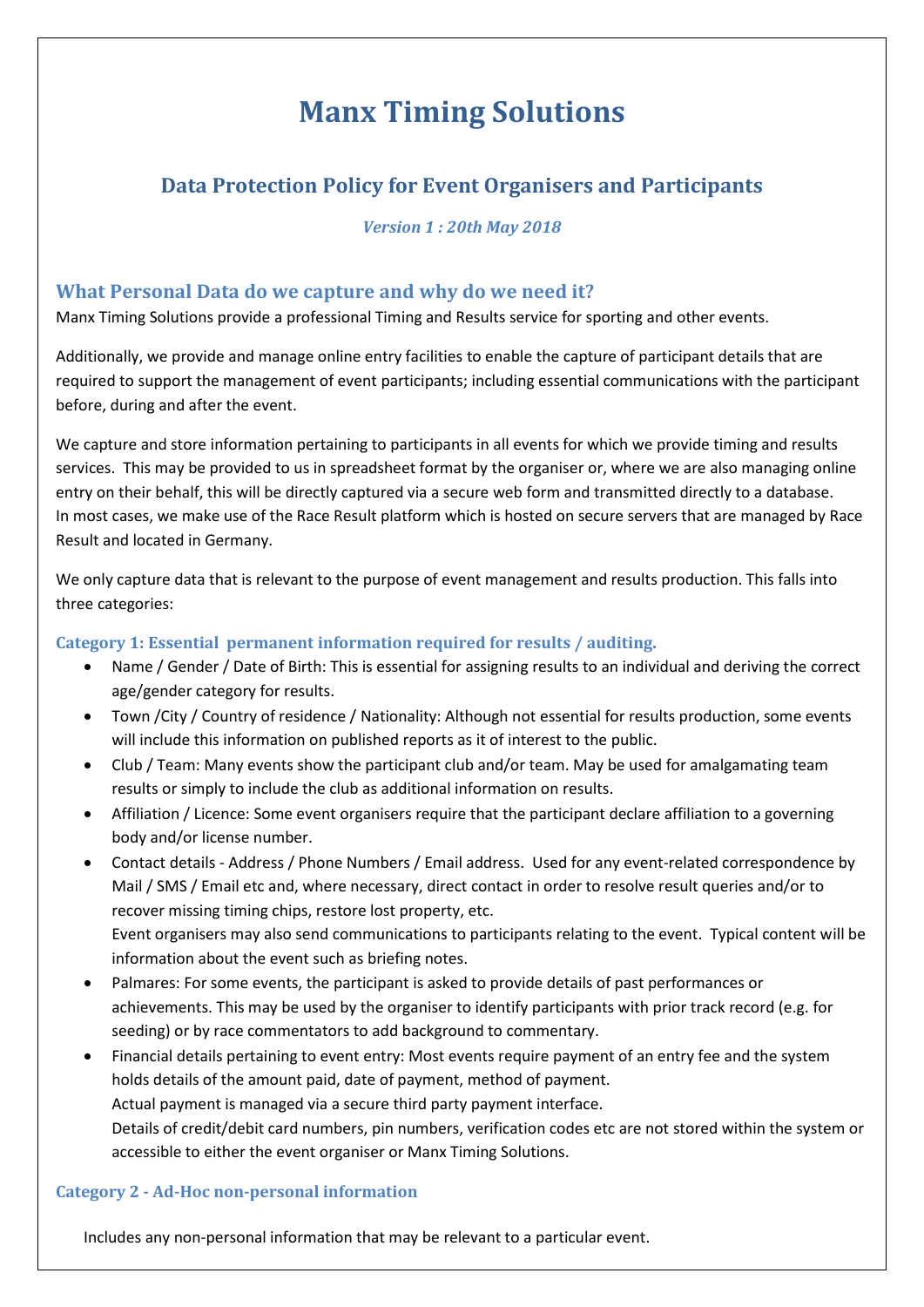- Clothing size where [e.g.] event T-Shirt, Hoodie etc may be part of the event package.
- Charity / fundraising commitments.
- Other examples of ad-hoc information:
	- i. Information provided in order to obtain a discount to entry fees.
	- ii. Non-personal analysis information such as "where did you hear about the event".
	- iii. Anything else not covered by category 1 and classified as non-personal.

#### **Category 3: Temporary information required for an event**

- Next of kin details: Most event organisers (and governing bodies) require that a name and telephone number for an emergency contact/next of kin be captured. This is so that, in the event that a participant is unaccounted for during an event or is involved in a medical incident or accident, they can contact the nominated person to inform them of the situation.
- Parent or Guardian: For events where minors may be participating, the organiser may need to capture the name and contact details for parent/guardian. This is primarily to satisfy requirements laid down by the governing body for the relevant sport where minors are participating.
- Medical condition: Some event organisers require that information relating to any at risk medical condition is known. In the event of a medical emergency, this information may be passed on to paramedics, hospital personnel etc.

Manx Timing Solutions configure online entry to capture information on behalf of the event organiser. Ultimately, the event organiser is responsible for defining exactly what information is captured for their event.

#### **Who we share your personal data with**

When we agree to provide Online entry / Timing / Results services for an event organiser, participant data and the management of that data is shared between us and them. This includes category 1, 2 and 3 data.

Where we do not provide online entry for an event, we will normally receive participant details from the organiser in spreadsheet format. In this case, only Category 1 data will normally be shared with us.

*Event Organisers (under their own GDPR policy) are advised not to transmit category 2 & 3 participant data in nonencrypted form.*

When we provide timing and results services to an event, relevant race timing data associated with the participant will be published via our online results portal.

Event organisers may also post links to participant lists and results from their own web site, facebook page, etc. They may also publish PDF or other copies as appropriate. Results by their nature exist in the public domain and may be reproduced by governing bodies, sports publications, newspapers, magazines etc.

By entering an event, the participant agrees that their name, category etc. details will be included in the results and that this becomes a permanent record.

#### **Importantly, a participant cannot ask for their name or result details to be removed from a set of published results because that would have a deleterious effect not only on their own result but on other participants, teams etc.**

Access to participant data relevant to an event is effectively shared between the Event Organiser, Manx Timing Solutions and Race Result.

1. The Event Organiser is responsible for deciding who in their organisation has access to participant data and how it is used and/or shared and should have their own data protection policy in place.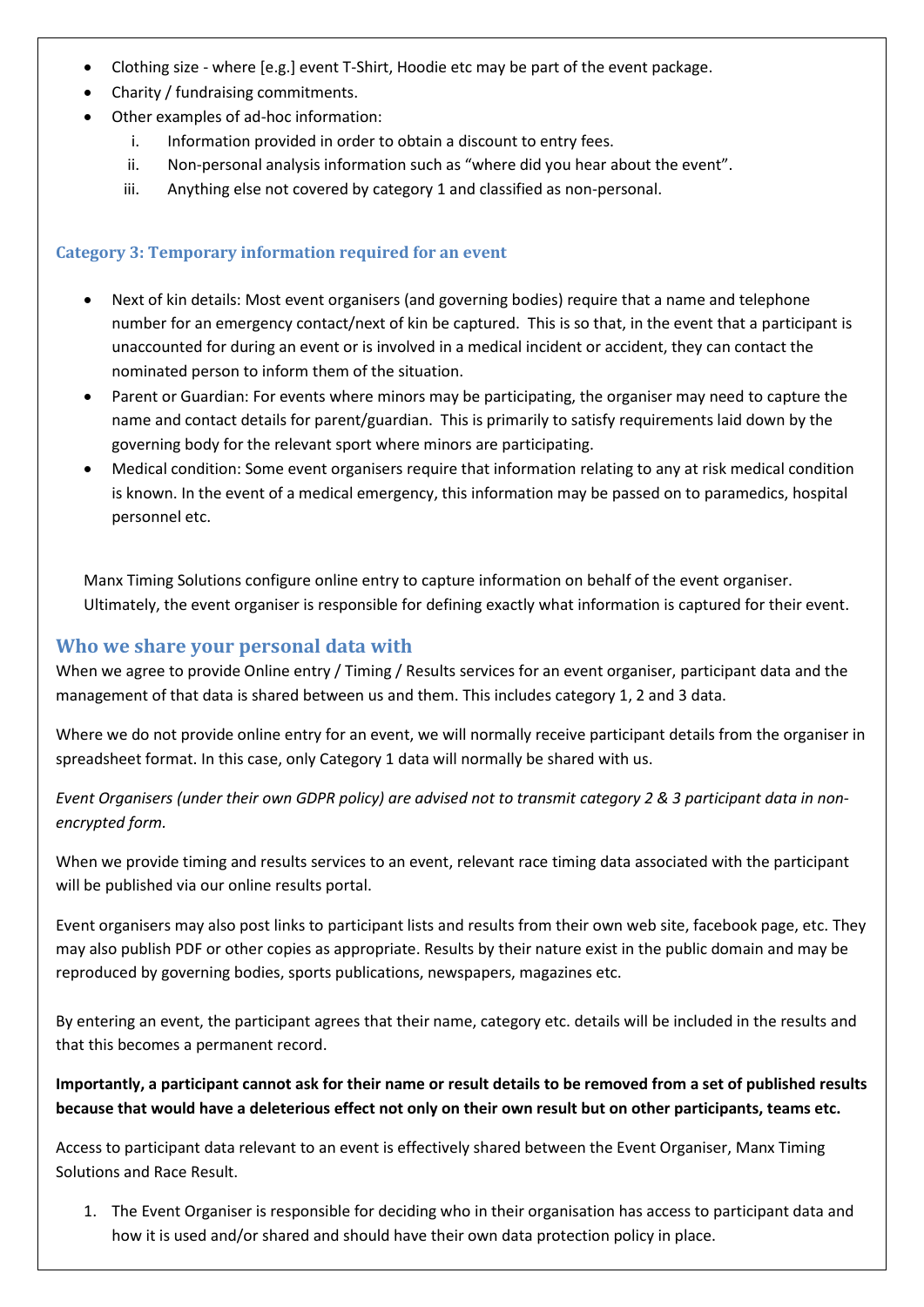2. Manx Timing Solutions will use participant data primarily for the purpose of capturing and publishing results. If necessary, we may use participant contact details to contact participants directly in order to resolve any queries regarding their entry or results. We may also contact participants in order to arrange recovery of Manx Timing Solutions property – e.g. timing Chips/Transponders etc.

At the request of the organiser, we may setup and initiate mailshots via email to participants regarding the event. In this case, it is the responsibility of the organiser to ensure that any relevant permission to do so has been obtained.

**Note that Manx Timing Solutions agree NEVER to provide participant data to third parties or use participant details for our own marketing purposes. We do not engage in any direct marketing to event participants.**

3. Manx Timing Solutions utilise a secure hosting platform for the storage and processing of event data. Backups and security are managed by the hosting service.

Note that ONLY relevant non-personal data will be included on published lists & results. This may typically include:

- 1. Name and Race Number
- 2. Town, Nationality, Country
- 3. Gender
- 4. Age and/or category
- 5. Club / Team details
- 6. Ranking
- 7. Result Times, points, awards etc

The following personal details will normally NEVER be included on published results or reports:

- 1. Address details
- 2. Date of birth
- 3. Phone numbers
- 4. Email addresses
- 5. Next of kin details
- 6. Medical details
- 7. Anything else that may be considered personal and not directly relevant to the event results etc

## **How long do we hold your personal data**

Results from events are permanent and thus any information captured for the purpose of compiling results is retained indefinitely. All category 1 data is considered to be permanent.

It should be appreciated by all event participants that event results, once published, constitute an official and historic record that henceforth reside in the public domain. These may be referred to in future for any appropriate purpose including comparisons, course records, etc.

In addition to the results that Manx Timing Solutions may own and publish, the event organiser may make copies of these for posting on their own web site and may also pass copies to the governing body, press, etc for publication in magazines, newspapers etc.

Category 2 data is considered non-personal and will not normally be deleted after the event.

Category 3 data, where captured, is relevant only for the duration of the event and the organiser should request that Manx Timing Solutions delete (blank out) these data items within a reasonable time of the event date. Typically, this should be between one week and one month after the event.